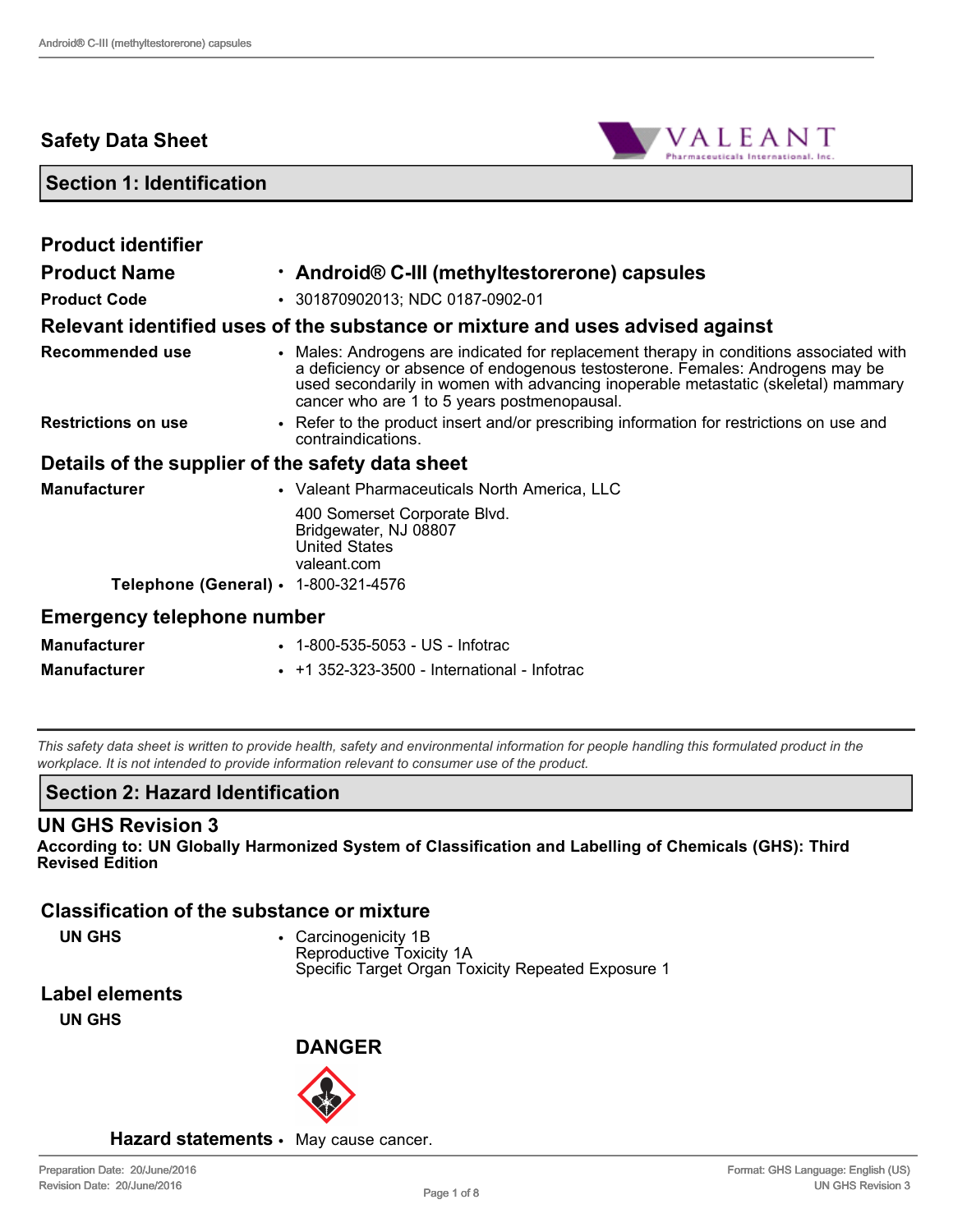|                                 | May damage fertility or the unborn child.<br>Causes damage to organs - Liver, Endocrine System through prolonged or repeated<br>exposure                                           |
|---------------------------------|------------------------------------------------------------------------------------------------------------------------------------------------------------------------------------|
| <b>Precautionary statements</b> |                                                                                                                                                                                    |
|                                 | <b>Prevention</b> • Do not handle until all safety precautions have been read and understood.<br>Use personal protective equipment as required.<br>Wash thoroughly after handling. |
|                                 | <b>Response</b> • IF SWALLOWED: Immediately call a POISON CENTER or doctor/physician if you feel<br>unwell.<br>IF exposed or concerned: Get medical advice/attention.              |
| Storage/Disposal •              | Dispose of content and/or container in accordance with local, regional, national, and/or<br>international regulations.                                                             |
| Other hazards                   |                                                                                                                                                                                    |
| <b>UN GHS</b>                   | • No data available                                                                                                                                                                |

# **Section 3 - Composition/Information on Ingredients**

#### **Substances**

• Material does not meet the criteria of a substance according to United Nations Globally Harmonized System of Classification and Labelling of Chemicals (GHS)

## **Mixtures**

| <b>Composition</b>   |                                           |      |                                                          |
|----------------------|-------------------------------------------|------|----------------------------------------------------------|
| <b>Chemical Name</b> | Identifiers                               | $\%$ | <b>Classifications According to Regulation/Directive</b> |
| Methyltestosterone   | CAS: 58-18-4<br><b>EINECS:200-366-3</b>   | 3.2% | UN GHS Revision 3: Carc. 1b, Repro. 2                    |
| Corn starch          | CAS:9005-25-8<br>EINECS:232-679-6         | N/A  | <b>UN GHS Revision 3: NDA</b>                            |
| Gelatin capsule      | CAS:9000-70-8<br><b>EINECS:232-554-6</b>  | N/A  | <b>UN GHS Revision 3: Skin Irrit. 2: Eye Irrit. 2A</b>   |
| FD&C Blue #1         | <b>NDA</b>                                | N/A  | <b>UN GHS Revision 3: NDA</b>                            |
| FD&C Red #40         | CAS:25956-17-6<br><b>EINECS:247-368-0</b> | N/A  | <b>UN GHS Revision 3: NDA</b>                            |

*N/A - Designates that the chemical percentage of composition is not available as it is considered a trade secret.*

# **Section 4: First-Aid Measures**

| <b>Description of first aid measures</b> |                                                                                                                                                                                                                                                                                                           |  |  |
|------------------------------------------|-----------------------------------------------------------------------------------------------------------------------------------------------------------------------------------------------------------------------------------------------------------------------------------------------------------|--|--|
| <b>Inhalation</b>                        | • Normal use of this product does not pose an inhalation hazard. However, during bulk<br>handling should respiratory tract irritation develop, discontinue use and remove to fresh<br>air. Get medical attention if irritation or other symptoms develop or persist.                                      |  |  |
| <b>Skin</b>                              | • No specific treatment is necessary since this material is not likely to be hazardous by<br>contact with the skin or mucous membranes. Immediately flush skin with large<br>amounts of water. Remove contaminated clothing. Ifirritation (redness, rash, blistering)<br>develops, get medical attention. |  |  |
| Eye                                      | • IF IN EYES: Rinse cautiously with water for several minutes. Remove contact lenses,<br>if present and easy to do. Continue rinsing. Get medical attention immediately if<br>symptoms occur.                                                                                                             |  |  |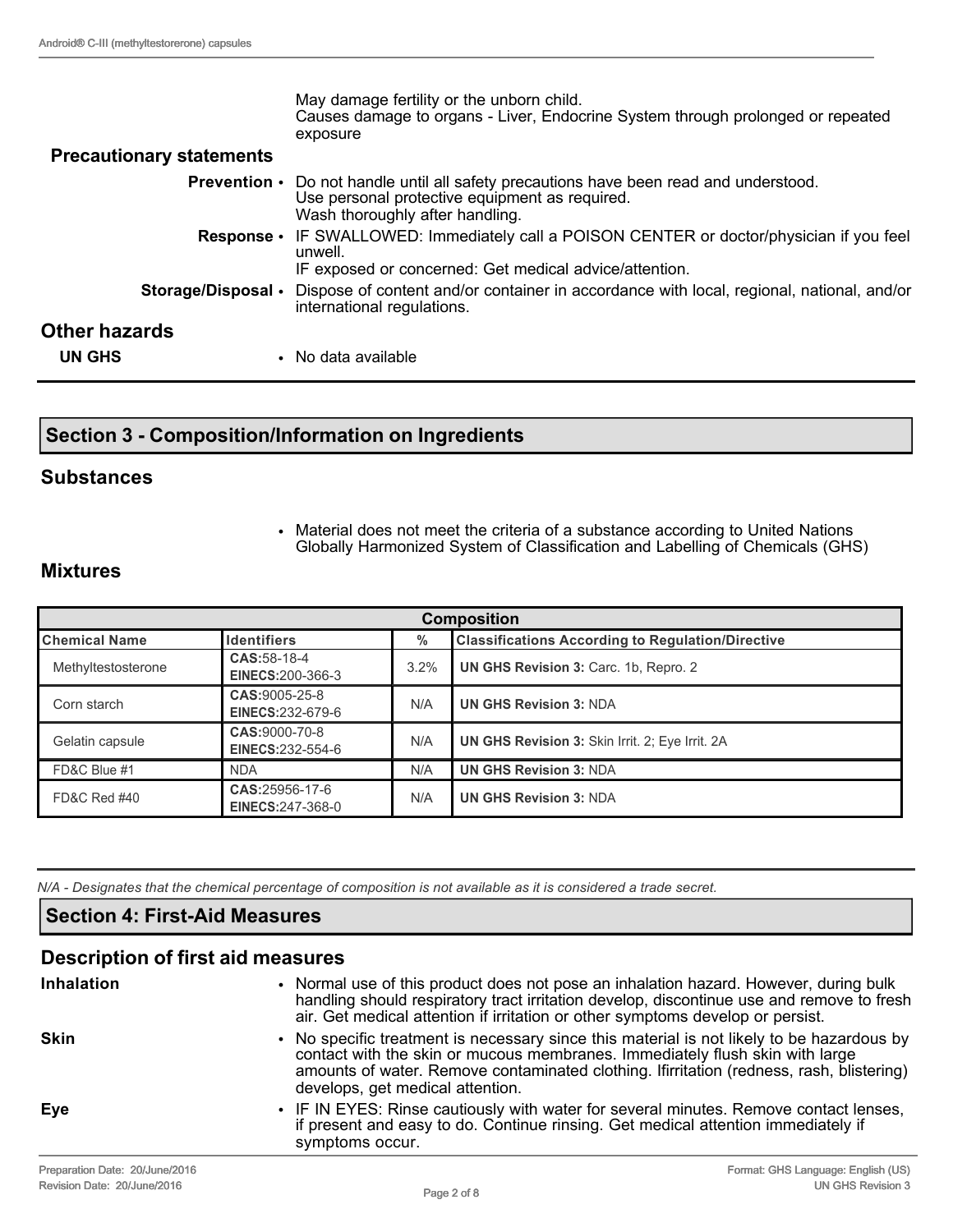| <b>Notes to Physician</b> | • No data available<br>Indication of any immediate medical attention and special treatment needed<br>• Treat according to accepted protocols. For additional guidance, refer to the current<br>prescribing information. |
|---------------------------|-------------------------------------------------------------------------------------------------------------------------------------------------------------------------------------------------------------------------|
|                           |                                                                                                                                                                                                                         |
|                           |                                                                                                                                                                                                                         |
|                           |                                                                                                                                                                                                                         |
|                           | Most important symptoms and effects, both acute and delayed                                                                                                                                                             |
| Ingestion                 | • If swallowed, seek medical advice immediately and show this container or label.                                                                                                                                       |

# **Extinguishing media**

**Suitable Extinguishing Media** • Water spray, carbon dioxide, dry chemical powder or appropriate foam for surrounding fire. **Unsuitable Extinguishing Media** • No data available **Special hazards arising from the substance or mixture Unusual Fire and Explosion Hazards** • No data available **Hazardous Combustion Products** • No data available. **Advice for firefighters**

> • As in any fire, wear self-contained breathing apparatus and full protective gear to prevent contact with skin and eyes.

# **Section 6 - Accidental Release Measures**

# **Personal precautions, protective equipment and emergency procedures**

| <b>Personal Precautions</b>             | . No special controls or personal protection required under conditions of intended use.<br>In the event of bulk spills, wear suitable protective eyewear, clothing, protective boots<br>and protective gloves. Evacuate immediate area. Ensure adequate ventilation. Refer to<br>Section 8. |
|-----------------------------------------|---------------------------------------------------------------------------------------------------------------------------------------------------------------------------------------------------------------------------------------------------------------------------------------------|
| <b>Emergency Procedures</b>             | • Keep unauthorized personnel away. Clean up spilled tablets and place in sealed<br>container. Avoid breaking tablets or creating dust during clean up.                                                                                                                                     |
| <b>Environmental precautions</b>        |                                                                                                                                                                                                                                                                                             |
|                                         | • No data available on the environmental impact of this product.                                                                                                                                                                                                                            |
|                                         | Methods and material for containment and cleaning up                                                                                                                                                                                                                                        |
| Containment/Clean-up<br><b>Measures</b> | • LARGE SPILLS: Use HEPA vacuum to clean up spill. If HEPA vacuum is not<br>available, dampen spilled tablets with water prior to cleaning up to prevent dust cloud.                                                                                                                        |
| <b>Section 7 - Handling and Storage</b> |                                                                                                                                                                                                                                                                                             |
| <b>Precautions for safe handling</b>    |                                                                                                                                                                                                                                                                                             |
| <b>Handling</b>                         | • Avoid breaking or crushing tablets. Minimize dust generation and accumulation. Use                                                                                                                                                                                                        |

# good safety and industrial hygiene practices.

# **Conditions for safe storage, including any incompatibilities**

**Storage** • Keep tightly closed. Store at controlled room temperature 25ºC/77ºF (excursions permitted to 15-30°C/59-86°F), to maintain product integrity. Use before date marked on carton and/or container. Protect from light.

# **Section 8 - Exposure Controls/Personal Protection**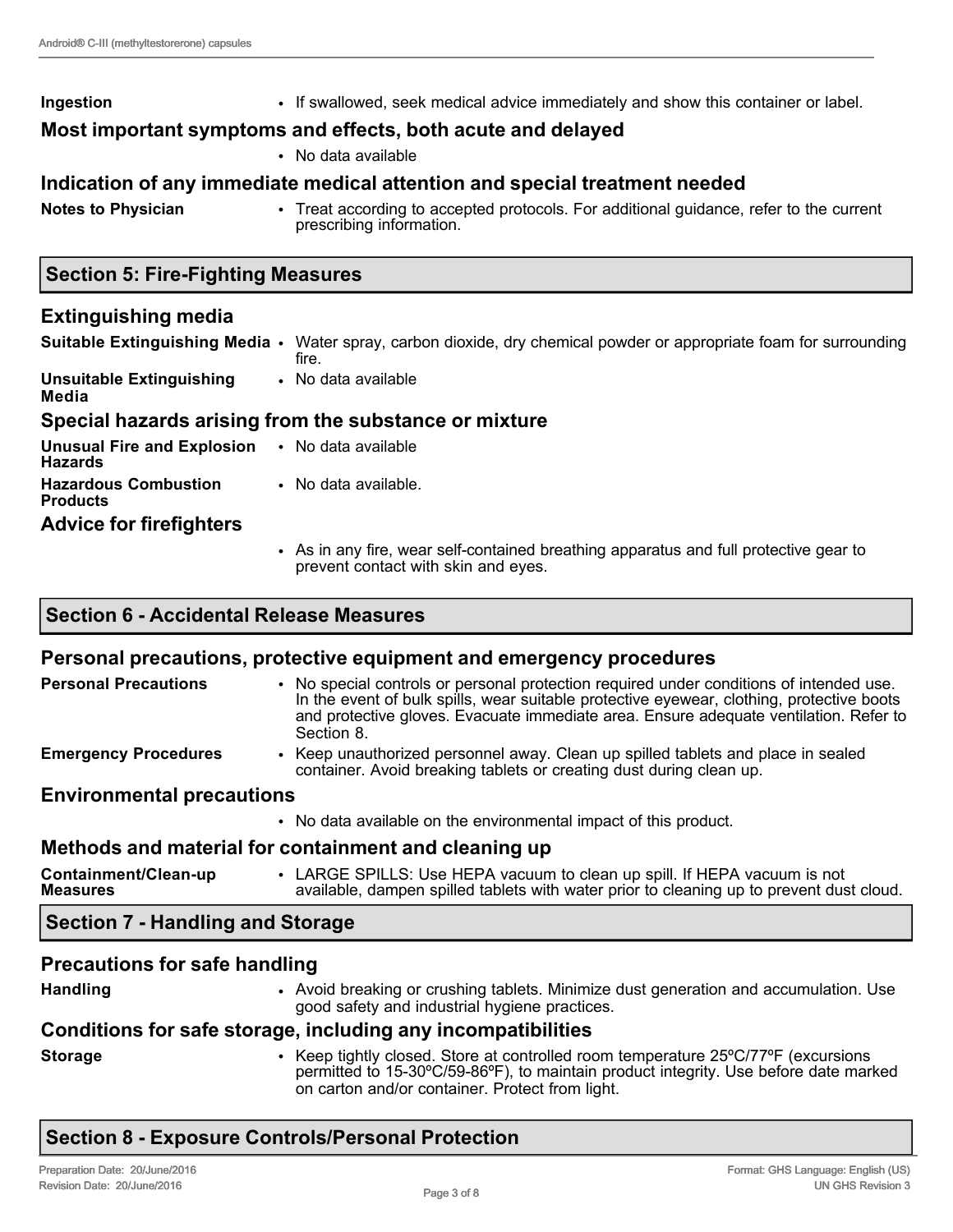# **Control parameters**

**Exposure Limits/Guidelines** • Refer to the occupational exposure limits / guidelines for the individual product components.

| <b>Exposure Limits/Guidelines</b> |            |                   |                                                                                        |                                                           |                                                                      |
|-----------------------------------|------------|-------------------|----------------------------------------------------------------------------------------|-----------------------------------------------------------|----------------------------------------------------------------------|
|                                   | l Result I | <b>ACGIH</b>      | <b>Canada Quebec</b>                                                                   | <b>NIOSH</b>                                              | <b>OSHA</b>                                                          |
| Corn starch<br>$(9005 - 25 - 8)$  |            | TWAs 10 mg/m3 TWA | 10 mg/m3 TWAEV<br>containing no Asbestos<br>and <1% Crystalline silica,<br>total dust) | 5 mg/m3 TWA (respirable 5 mg/m3 TWA (respirable<br>Idust) | 10 mg/m3 TWA (total dust); 15 mg/m3 TWA (total dust);  <br>fraction) |

#### **Exposure Control Notations**

**ACGIH**

•Corn starch (9005-25-8): **Carcinogens:** (A4 - Not Classifiable as a Human Carcinogen)

## **Exposure controls**

| <b>Engineering</b><br><b>Measures/Controls</b>             | • NO SPECIAL CONTROLS ARE REQUIRED UNDER CONDITIONS OF INTENDED<br>USE. Local exhaust ventilation should be provided when handling bulk product.                                                                                                                                                                                                                                          |
|------------------------------------------------------------|-------------------------------------------------------------------------------------------------------------------------------------------------------------------------------------------------------------------------------------------------------------------------------------------------------------------------------------------------------------------------------------------|
| <b>Personal Protective Equipment</b>                       |                                                                                                                                                                                                                                                                                                                                                                                           |
| <b>Respiratory</b>                                         | • For bulk handling, the personal breathing protection should be determined based upon<br>a risk assessment and in accordance with local regulations. Follow the OSHA<br>respirator regulations found in 29 CFR 1910.134 or European Standard EN 149. Use a<br>NIOSH/MSHA or European Standard EN 149 approved respirator if exposure limits are<br>exceeded or symptoms are experienced. |
| Eye/Face                                                   | • No eye protection is required during normal handling.                                                                                                                                                                                                                                                                                                                                   |
| <b>Hands</b>                                               | • Wear protective gloves when handling bulk product before closed in final packaging.                                                                                                                                                                                                                                                                                                     |
| <b>Skin/Body</b>                                           | • Avoid contact with skin.                                                                                                                                                                                                                                                                                                                                                                |
| <b>General Industrial Hygiene</b><br><b>Considerations</b> | Handle in accordance with good industrial hygiene and safety practice. Wash<br>$\bullet$<br>thoroughly with soap and water after handling.                                                                                                                                                                                                                                                |
| <b>Environmental Exposure</b><br>Controls                  | • No data available                                                                                                                                                                                                                                                                                                                                                                       |

# **Section 9 - Physical and Chemical Properties**

# **Information on Physical and Chemical Properties**

| <b>Material Description</b>       |                   |                              |                   |  |
|-----------------------------------|-------------------|------------------------------|-------------------|--|
| <b>Physical Form</b>              | Solid             | Appearance/Description       | Red capsule.      |  |
| Color                             | Red               | Odor                         | Not relevant      |  |
| <b>General Properties</b>         |                   |                              |                   |  |
| <b>Boiling Point</b>              | No data available | Melting Point/Freezing Point | No data available |  |
| Decomposition Temperature         | Not relevant      | pH                           | Not relevant      |  |
| Specific Gravity/Relative Density | Not relevant      | <b>Water Solubility</b>      | Negligible        |  |
| Viscosity                         | Not relevant      |                              |                   |  |
| Volatility                        |                   |                              |                   |  |
| Vapor Pressure                    | Not relevant      | <b>Vapor Density</b>         | Not relevant      |  |
| <b>Evaporation Rate</b>           | Not relevant      |                              |                   |  |
| Flammability                      |                   |                              |                   |  |
| <b>Flash Point</b>                | Not relevant      | UEL                          | Not relevant      |  |
| LEL                               | Not relevant      | Autoignition                 | Not relevant      |  |
| Flammability (solid, gas)         | Not relevant      |                              |                   |  |
| Environmental                     |                   |                              |                   |  |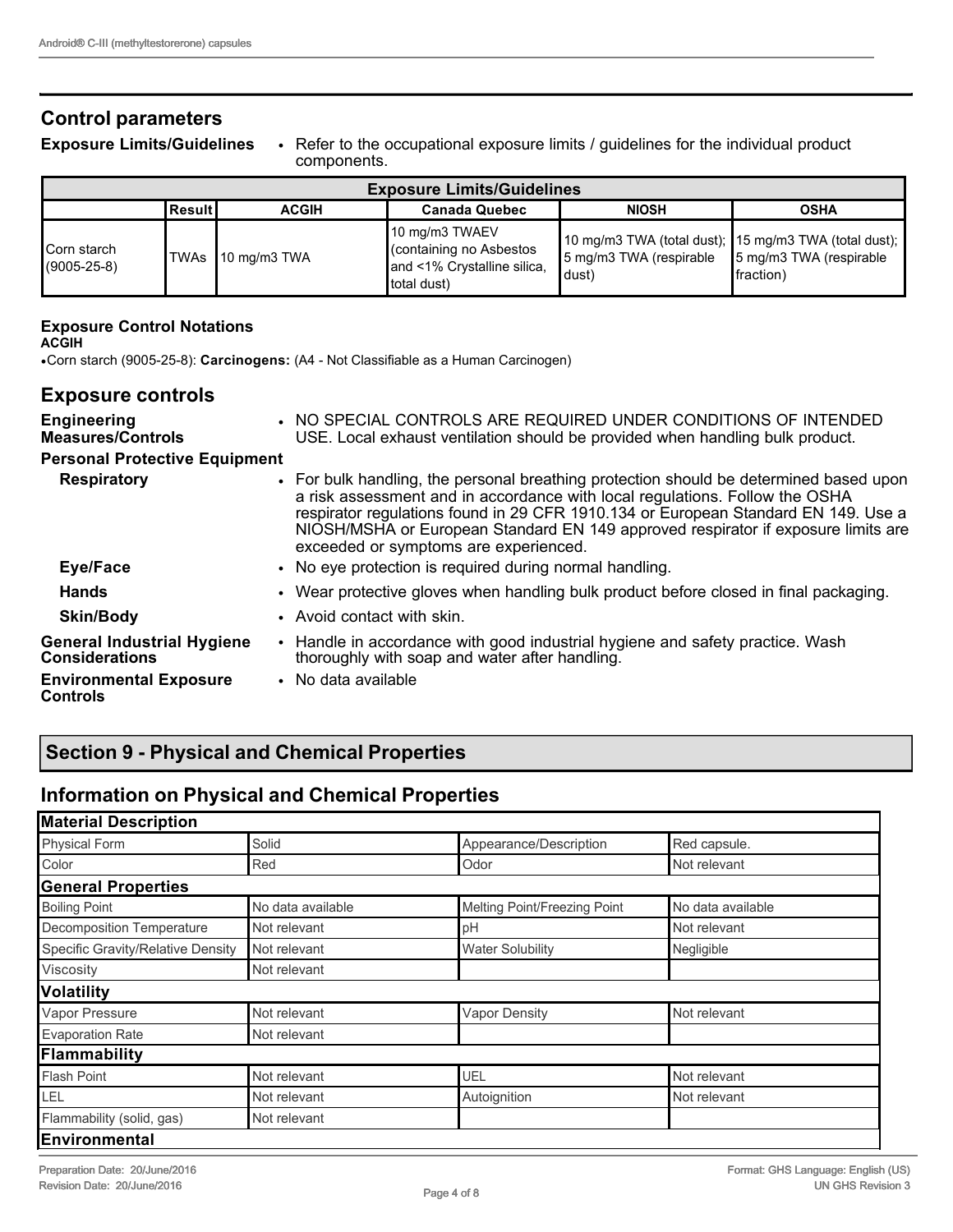Octanol/Water Partition coefficient No data available

### **Section 10: Stability and Reactivity**

#### **Reactivity**

• Stable under normal temperatures and pressures.

**Chemical stability**

• Hazardous polymerization will not occur.

#### **Possibility of hazardous reactions**

# • No data available

# **Conditions to avoid**

• Light, heat and humidity.

#### **Incompatible materials**

• Strong oxidizing agents.

#### **Hazardous decomposition products**

• When heated to decomposition, toxic fumes of nitrous oxides, sulfur oxides, hydrogen chloride and carbon oxides may be emitted.

## **Section 11 - Toxicological Information**

### **Information on toxicological effects**

| <b>Components</b>               |  |                                                                                                                                                                                                                                                                                                                                                                                                                                                                                                                                                                                                                                                         |  |
|---------------------------------|--|---------------------------------------------------------------------------------------------------------------------------------------------------------------------------------------------------------------------------------------------------------------------------------------------------------------------------------------------------------------------------------------------------------------------------------------------------------------------------------------------------------------------------------------------------------------------------------------------------------------------------------------------------------|--|
| Methyltestosterone<br>$(3.2\%)$ |  | Acute Toxicity: Ingestion/Oral-Rat LD50 · 2500 mg/kg;<br>Reproductive: Ingestion/Oral-Rat TDLo · 9 mg/kg (15-20D preg); Reproductive Effects: Specific Developmental<br>58- Abnormalities: Urogenital system; Ingestion/Oral-Rat TDLo · 4 mg/kg (10D male); Reproductive Effects: Paternal<br>18- <i>Effects</i> :Prostate, seminal vesicle, Cowper's gland, accessory glands; Skin-Rat TDLo • 1 mg/kg (1-20D preg);<br>Reproductive Effects: Specific Developmental Abnormalities: Urogenital system;<br>Tumorigen / Carcinogen: Ingestion/Oral-Man TDLo · 420 mg/kg 4 Year(s)-Continuous; Tumorigenic:Carcinogenic<br>by RTECS criteria; Liver:Tumors |  |

| <b>GHS Properties</b>            | <b>Classification</b>                                         |
|----------------------------------|---------------------------------------------------------------|
| <b>Acute toxicity</b>            | <b>UN GHS 3 • Classification criteria not met</b>             |
| <b>Skin corrosion/Irritation</b> | <b>UN GHS 3 • Classification criteria not met</b>             |
| Serious eye damage/Irritation    | UN GHS 3 · Classification criteria not met                    |
| <b>Skin sensitization</b>        | <b>UN GHS 3 • Classification criteria not met</b>             |
| <b>Respiratory sensitization</b> | <b>UN GHS 3 • Classification criteria not met</b>             |
| <b>Aspiration Hazard</b>         | <b>UN GHS 3 • Classification criteria not met</b>             |
| Carcinogenicity                  | UN GHS 3 . Carcinogenicity 1B                                 |
| <b>Germ Cell Mutagenicity</b>    | <b>UN GHS 3 • Classification criteria not met</b>             |
| <b>Toxicity for Reproduction</b> | <b>UN GHS 3 • Toxic to Reproduction 1A</b>                    |
| <b>STOT-SE</b>                   | <b>UN GHS 3 • Classification criteria not met</b>             |
| <b>STOT-RE</b>                   | UN GHS 3 · Specific Target Organ Toxicity Repeated Exposure 1 |

**Target Organs** • Liver, Endocrine System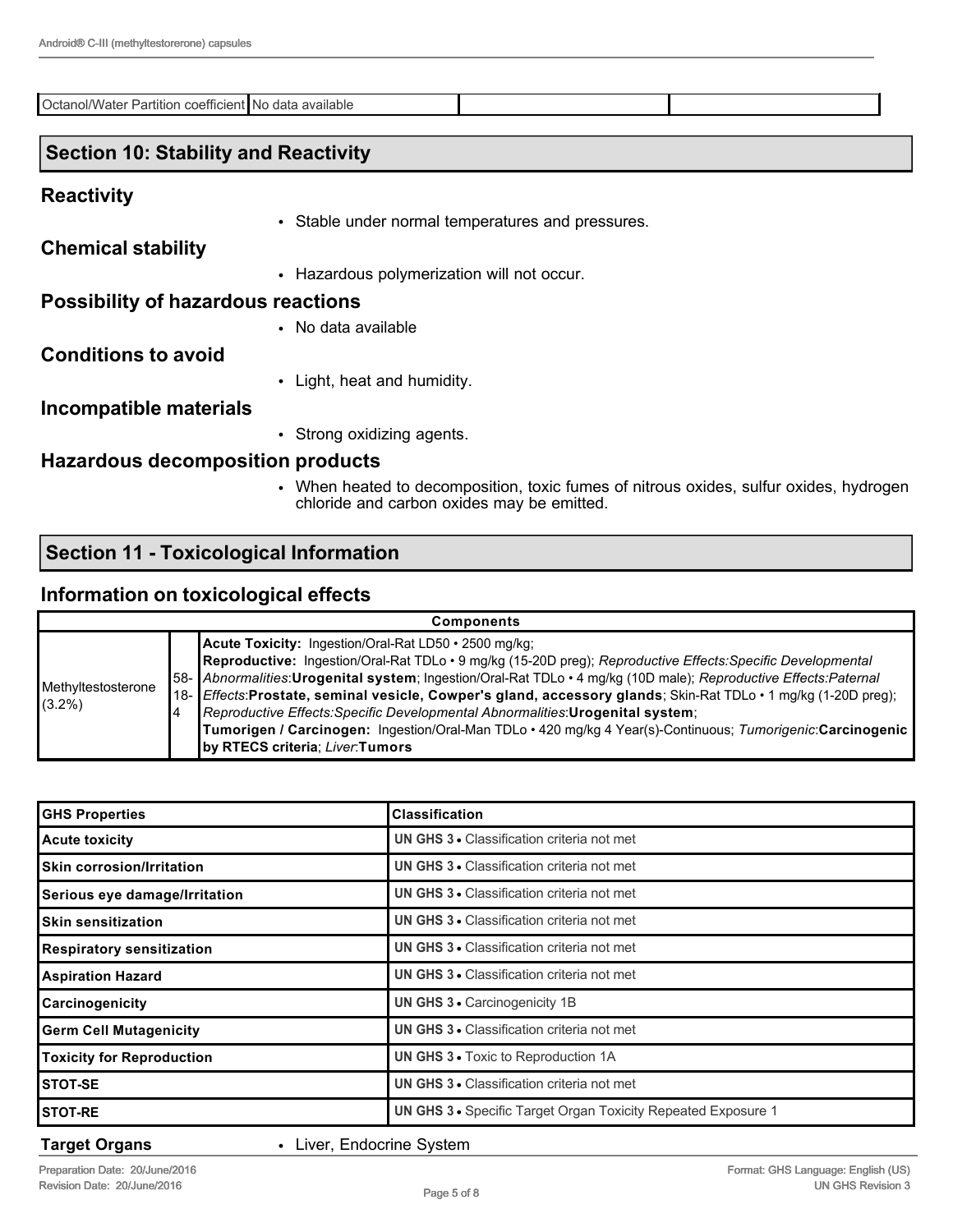| <b>Potential Health Effects</b><br><b>Inhalation</b> |                                                                                                                                                                                                                                                                                                                                                                                                                                                                      |
|------------------------------------------------------|----------------------------------------------------------------------------------------------------------------------------------------------------------------------------------------------------------------------------------------------------------------------------------------------------------------------------------------------------------------------------------------------------------------------------------------------------------------------|
| Acute (Immediate)                                    | • Under normal conditions of use, no health effects are expected. Exposure to dust from<br>broken tablets may cause irritation.                                                                                                                                                                                                                                                                                                                                      |
| <b>Chronic (Delayed)</b>                             | • Repeated and prolonged exposure may cause irritation.                                                                                                                                                                                                                                                                                                                                                                                                              |
| <b>Skin</b>                                          |                                                                                                                                                                                                                                                                                                                                                                                                                                                                      |
| Acute (Immediate)                                    | • Under normal conditions of use, no health effects are expected.                                                                                                                                                                                                                                                                                                                                                                                                    |
| <b>Chronic (Delayed)</b>                             | • Repeated and prolonged exposure may cause irritation.                                                                                                                                                                                                                                                                                                                                                                                                              |
| Eye                                                  |                                                                                                                                                                                                                                                                                                                                                                                                                                                                      |
| Acute (Immediate)                                    | • May cause mild eye irritation with direct contact to eye.                                                                                                                                                                                                                                                                                                                                                                                                          |
| <b>Chronic (Delayed)</b>                             | • Under normal conditions of use, no health effects are expected.                                                                                                                                                                                                                                                                                                                                                                                                    |
| Ingestion                                            |                                                                                                                                                                                                                                                                                                                                                                                                                                                                      |
| Acute (Immediate)                                    | • May be toxic if ingested in excess of prescription dose.                                                                                                                                                                                                                                                                                                                                                                                                           |
| <b>Chronic (Delayed)</b>                             | • Repeated and prolonged exposure may affect the endocrine system.                                                                                                                                                                                                                                                                                                                                                                                                   |
| <b>Other</b>                                         |                                                                                                                                                                                                                                                                                                                                                                                                                                                                      |
| <b>Chronic (Delayed)</b>                             | • Repeated and prolonged exposure may affect the liver. Symptoms may include<br>yellowing of the skin (jaundice), intense fatigue, loss of appetite, nausea, vomiting,<br>and confusion. Cholestatic hepatitis and jaundice occur with 17-alpha-alkylandrogens<br>at a relatively low dose.                                                                                                                                                                          |
| <b>Carcinogenic Effects</b>                          | • There are rare reports of hepatocellular carcinoma in patients receiving long-term<br>therapy with androgens in high doses. Withdrawal of the drugs did not lead to<br>regression of the tumors in all cases. Geriatric patients treated with androgens may<br>be at an increased risk for the development of prostatic hypertrophy and prostatic<br>carcinoma.                                                                                                    |
| <b>Reproductive Effects</b>                          | • When administered to pregnant women, androgens cause virilization of the external<br>genitalia of the female fetus. This virilization includes clitoromegaly, abnormal vaginal<br>development, and fusion of genital folds to form a scrotal-like structure. The degree of<br>masculinization is related to the amount of drug given and the age of the fetus, and is<br>most likely to occur in the female fetus when the drugs are given in the first trimester. |

# **Section 12 - Ecological Information**

## **Toxicity**

• This material has not been tested for environmental effects.

# **Persistence and degradability**

• No data available

**Bioaccumulative potential**

• No data available

**Mobility in Soil**

• No data available

**Other adverse effects**

# **Section 13 - Disposal Considerations**

## **Waste treatment methods**

**Product waste** • Waste characterizations and compliance with applicable laws are the responsibility solely of the waste generator.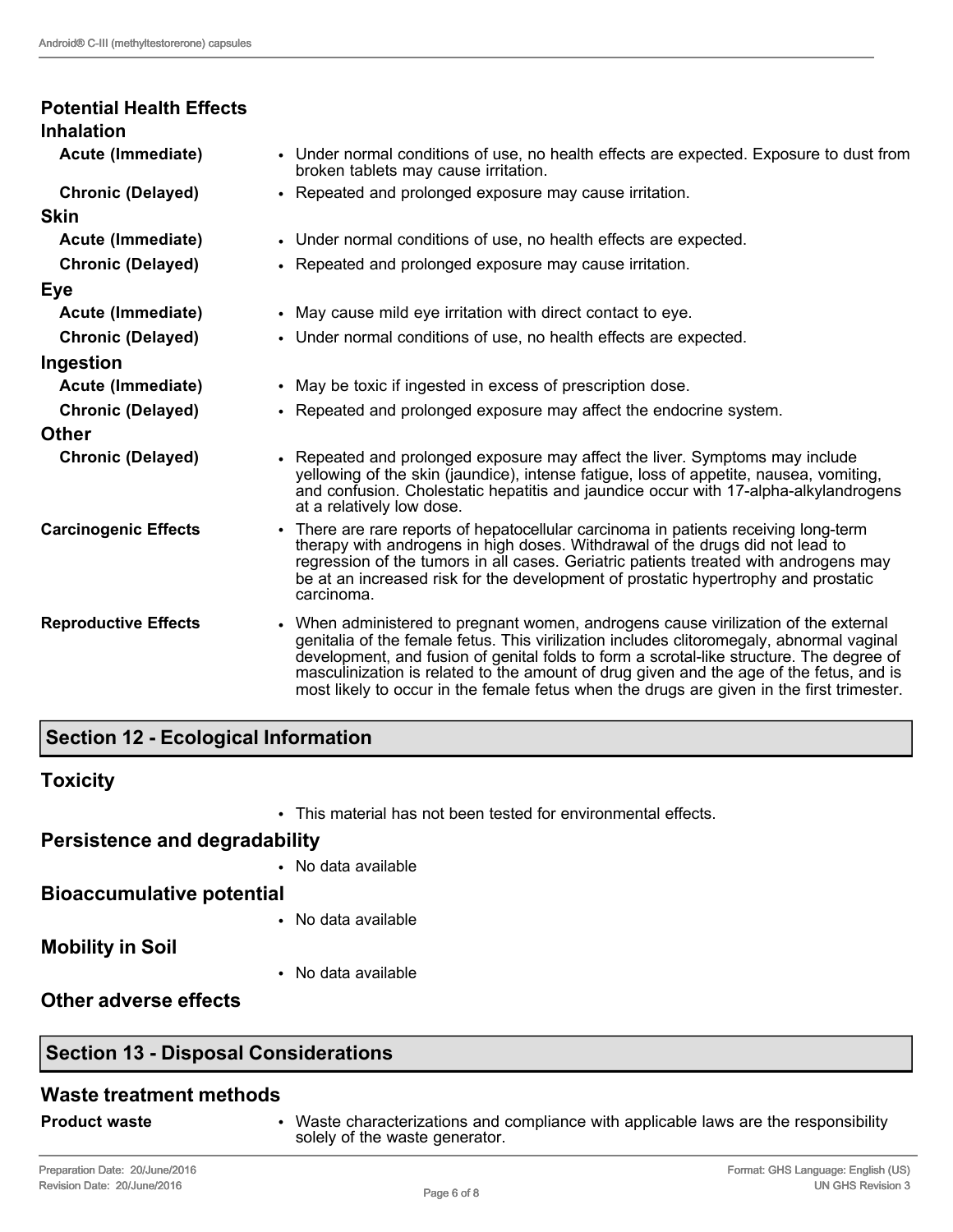**Packaging waste • Dispose of content and/or container in accordance with local, regional, national, and/or** international regulations.

# **Section 14 - Transport Information**

|                 | UN<br>number                    | <b>UN proper shipping</b><br>name | <b>Transport hazard class</b><br>(es) | Packing<br>group | <b>Environmental</b><br>hazards |
|-----------------|---------------------------------|-----------------------------------|---------------------------------------|------------------|---------------------------------|
| <b>DOT</b>      | Not Applicable                  | Not Regulated                     | Not Applicable                        | Not Applicable   |                                 |
| <b>TDG</b>      | Not Applicable                  | Not Regulated                     | Not Applicable                        | Not Applicable   |                                 |
| <b>IMO/IMDG</b> | Not Applicable                  | Not Regulated                     | Not Applicable                        | Not Applicable   |                                 |
|                 | <b>IATA/ICAO</b> Not Applicable | Not Regulated                     | Not Applicable                        | Not Applicable   |                                 |

#### **Special precautions for user** • No data available

**Transport in bulk according to Annex II of MARPOL 73/78 and the IBC Code** • No data available

**Section 15 - Regulatory Information**

**SARA Hazard Classifications** • No data available

## **Safety, health and environmental regulations/legislation specific for the substance or mixture**

| Inventory          |             |                   |                    |                  |             |
|--------------------|-------------|-------------------|--------------------|------------------|-------------|
| Component          | <b>CAS</b>  | <b>Canada DSL</b> | <b>Canada NDSL</b> | <b>EU EINECS</b> | <b>TSCA</b> |
| IFD&C Red #40      | '25956-17-6 | Yes               | No                 | Yes              | Yes         |
| Methyltestosterone | 158-18-4    | No                | Yes                | Yes              | Yes         |
| Corn starch        | 9005-25-8   | Yes               | No                 | Yes              | Yes         |
| Gelatin capsule    | 9000-70-8   | Yes               | No                 | Yes              | Yes         |

### **Canada**

| ⊦Labor                                         |            |                                                                       |
|------------------------------------------------|------------|-----------------------------------------------------------------------|
|                                                |            |                                                                       |
| Canada - WHMIS - Classifications of Substances |            |                                                                       |
| $\cdot$ FD&C Red #40                           | 25956-17-6 | Not Listed                                                            |
| • Gelatin capsule                              | 9000-70-8  | Not Listed                                                            |
| • Corn starch                                  | 9005-25-8  | Uncontrolled product<br>according to WHMIS<br>classification criteria |
| • Methyltestosterone                           | $58-18-4$  | Not Listed                                                            |

#### **United States - California**

| ⊧Environment                                                |            |            |  |  |  |
|-------------------------------------------------------------|------------|------------|--|--|--|
| U.S. - California - Proposition 65 - Carcinogens List       |            |            |  |  |  |
| $\cdot$ FD&C Red #40                                        | 25956-17-6 | Not Listed |  |  |  |
| • Gelatin capsule                                           | 9000-70-8  | Not Listed |  |  |  |
| • Corn starch                                               | 9005-25-8  | Not Listed |  |  |  |
| • Methyltestosterone                                        | 58-18-4    | Not Listed |  |  |  |
| U.S. - California - Proposition 65 - Developmental Toxicity |            |            |  |  |  |
| $\cdot$ FD&C Red #40                                        | 25956-17-6 | Not Listed |  |  |  |
| • Gelatin capsule                                           | 9000-70-8  | Not Listed |  |  |  |